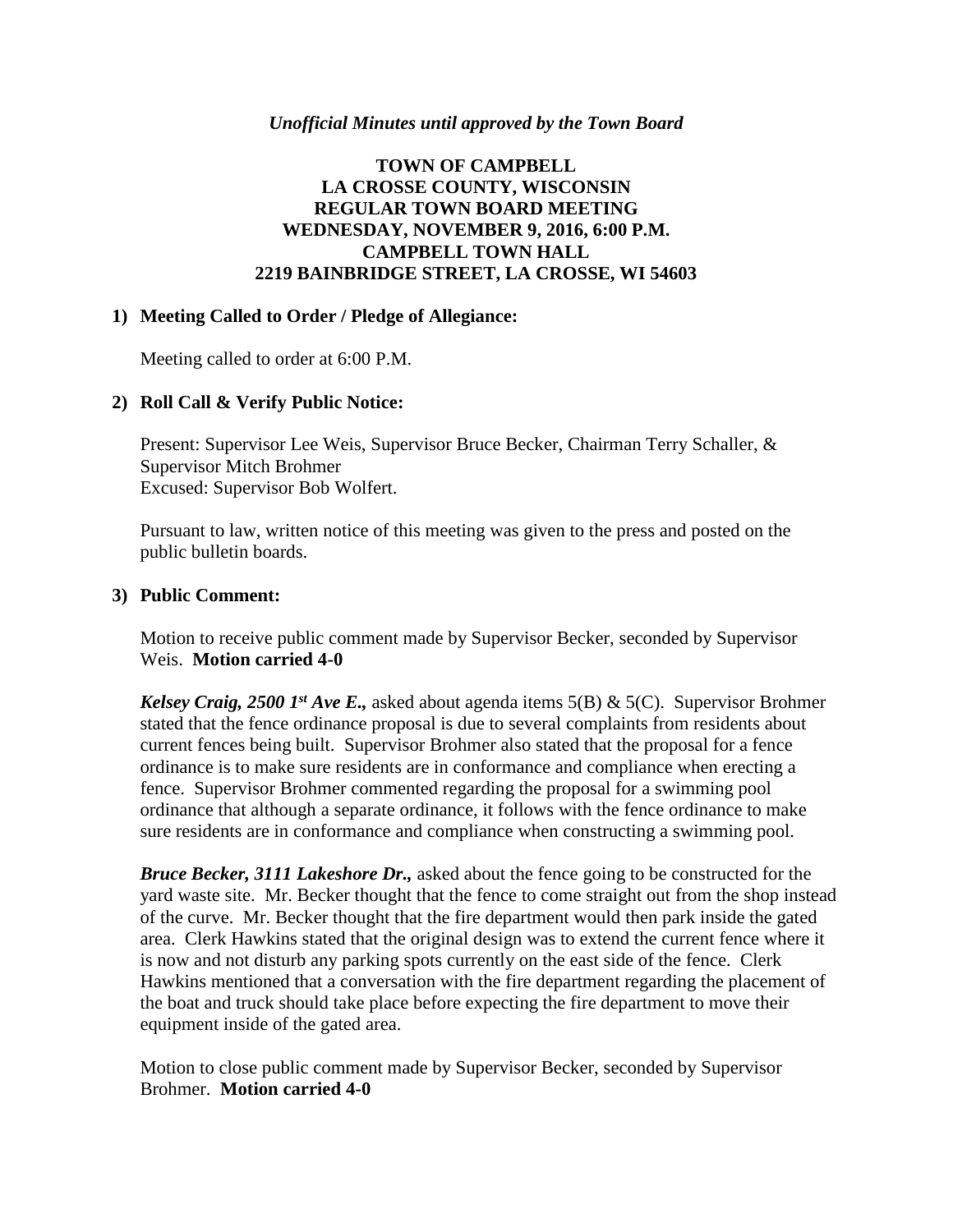- **4) Consent Agenda: (All items listed are considered routine and will be enacted with one motion. There will be no separate discussion of these items unless a Board member so requests, in which case the item will be removed from the Consent Agenda and be considered on the Regular Agenda).**
	- **A) Approval of Minutes:** Regular Board Meeting 10/11/2016, Budget Working Session 10/18/2016 & 10/25/2016

### **B) Plan Commission Meeting Recommendations: Meeting Cancelled**

**C) Payment of Bills:**

Motion to approve the Consent Agenda made by Supervisor Weis, seconded by Supervisor Becker. **Motion carried 4-0**

#### **5) Business:**

Chairman Schaller moved agenda item 5(D) to be first.

**D)** Request from Shenanigan's, 2100 Dawson Ave., to build over a recorded storm sewer drainage easement. (Becker)

Adam Etrheim, Shenanigan's, asked the Board permission to build an expansion of Shenanigan's which would lie over a storm sewer line recorded on the property. Mr. Etrheim showed plans for the addition to Shenanigan's. Mr. Etrheim's plan will be done in two phases. The first phase this year does not encroach on the easement. Mr. Etrheim stated that phase two would not happen until 2018. Clerk Hawkins stated that the Board does not need to take action tonight and suggested Mr. Etrheim come back to the Board when the next phase begins.

# **No action taken**

**A)** Discussion on allowing dogs in Town parks. (Held Over) (Weis)

Supervisor Weis stated that discussion about a future project of a dog park would be a lot smarter in this situation than allowing dogs in parks. Supervisor Weis has not had any feedback since the last meeting regarding this issue. Supervisor Weis also mentioned that he had not budgeted in 2017 for dog parks and would be looking for a possible 2018 project. Supervisor Weis does not see any reason to move forward at this time.

#### **No action taken**